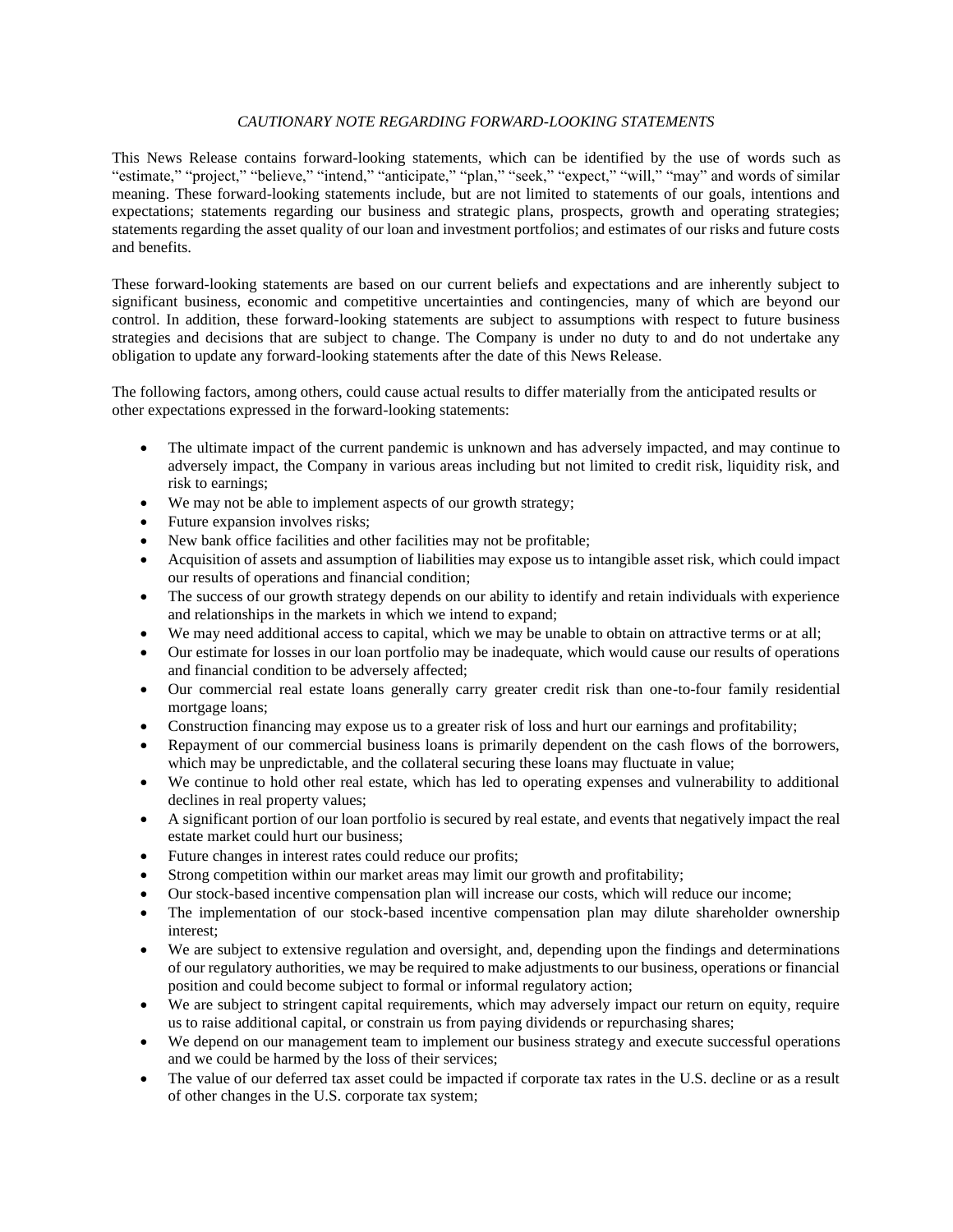- We may not be able to utilize all of our deferred tax asset;
- The fair value of our investments could decline:
- Liquidity risk could impair our ability to fund operations and jeopardize our financial condition, results of operations and cash flows;
- Changes in accounting standards could affect reported earnings;
- A failure in or breach of our operational or security systems or infrastructure, or those of our third party vendors and other service providers or other third parties, including as a result of cyber-attacks, could disrupt our businesses, result in the disclosure or misuse of confidential or proprietary information, damage our reputation, increase our costs, and cause losses;
- Our stock price may be volatile, which could result in losses to our shareholders and litigation against us;
- The trading volume in our common stock is lower than that of other larger companies; future sales of our stock by our shareholders or the perception that those sales could occur may cause our stock price to decline;
- There may be future sales of additional common stock or preferred stock or other dilution of our equity, which may adversely affect the market price of our common stock;
- We may issue additional debt and equity securities or securities convertible into equity securities, any of which may be senior to our common stock as to distributions and in the event of liquidation, which could negatively affect the value of our common stock;
- Negative public opinion surrounding our Company and the financial institutions industry generally could damage our reputation and adversely impact our earnings.

**# # #**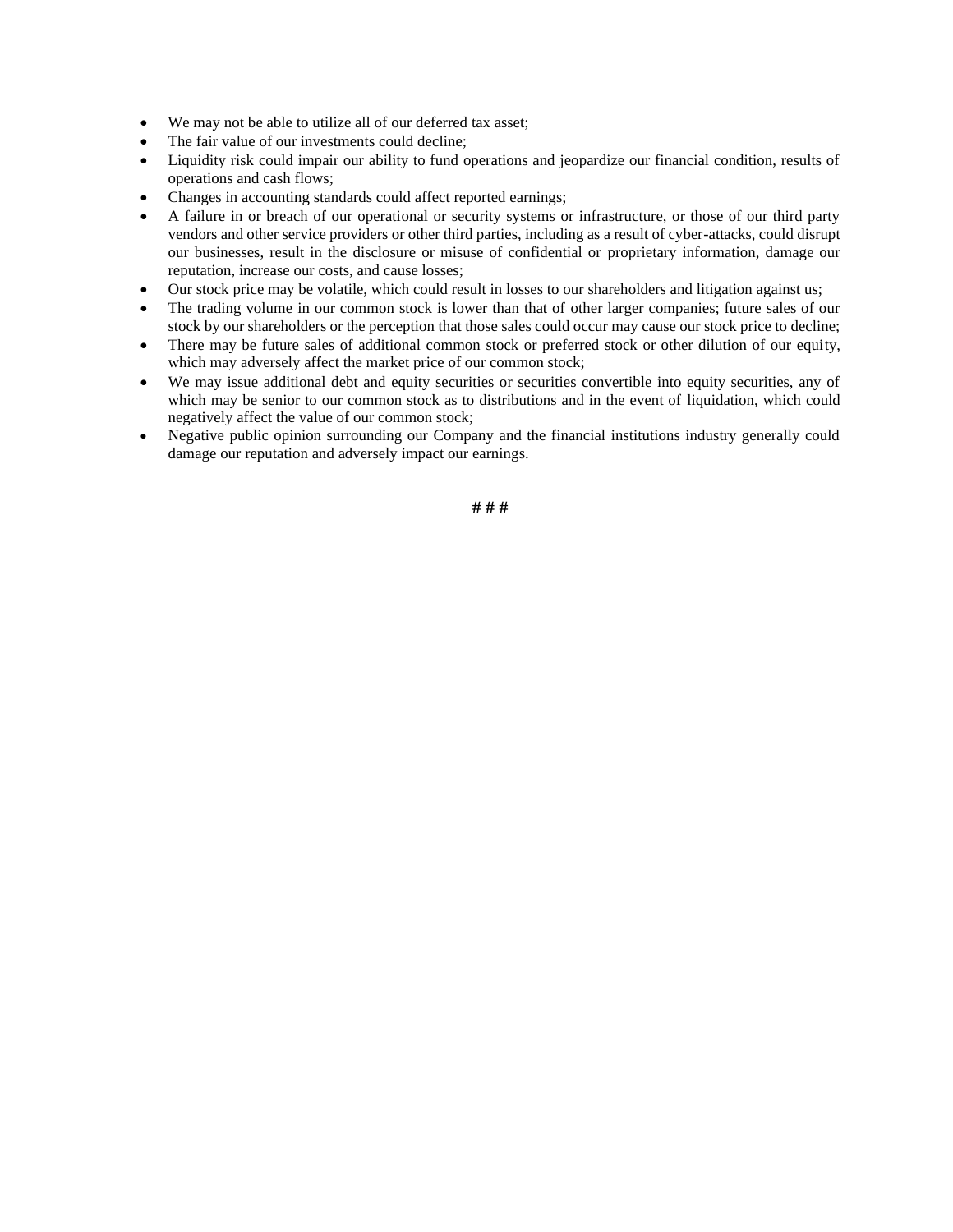## **COMMUNITY FIRST BANCORPORATION CONSOLIDATED FINANCIAL HIGHLIGHTS**

## **(Unaudited)**

*(Amounts in thousands except share information)*

| <b>Income Statement</b>                     | Three Months Ended June 30, |       |    |       |           |
|---------------------------------------------|-----------------------------|-------|----|-------|-----------|
|                                             | 2021                        |       |    | 2020  |           |
| Net interest income                         | S                           | 4,807 | \$ | 3,726 | 29.0%     |
| Provision for loan losses                   |                             | 126   |    | 343   | $-63.3\%$ |
| Other income                                |                             | 2,461 |    | 1,085 | 126.8%    |
| Other expense                               |                             | 6,497 |    | 4,338 | 49.8%     |
| Income before income taxes                  |                             | 645   |    | 130   | 396.2%    |
| Benefit (provision) for income taxes        |                             | (81)  |    | (20)  | 305.0%    |
| Net income                                  |                             | 564   |    | 110   | 412.7%    |
| Dividends paid on preferred stock           |                             | 40    |    | 39    | $-9/0$    |
| Net income available to common shareholders |                             | 524   |    | 7.    | 638.0%    |
| Net income per common share                 |                             |       |    |       |           |
| <b>Basic</b>                                | \$                          | 0.10  | \$ | 0.01  |           |
| Diluted                                     | ¢                           | 0.10  | \$ | 0.01  |           |

|                                             | Six Months Ended June 30, |        |    |       |          |
|---------------------------------------------|---------------------------|--------|----|-------|----------|
| <b>Income Statement</b>                     |                           | 2021   |    | 2020  |          |
| Net interest income                         | \$                        | 9,113  | \$ | 7,505 | 21.4%    |
| Provision for loan losses                   |                           | 256    |    | 539   | $-52.5%$ |
| Other income                                |                           | 5,467  |    | 2,124 | 157.4%   |
| Other expense                               |                           | 13,054 |    | 8,518 | 53.3%    |
| Income before income taxes                  |                           | 1,270  |    | 572   | 122.0%   |
| Benefit (provision) for income taxes        |                           | (347)  |    | (107) | 224.3%   |
| Net income                                  |                           | 923    |    | 465   | 98.5%    |
| Dividends paid or on preferred stock        |                           | 79     |    | 79    | $-9/0$   |
| Net income available to common shareholders |                           | 844    |    | 386   | 118.7%   |
| Net income per common share                 |                           |        |    |       |          |
| Basic                                       | \$                        | 0.15   | \$ | 0.07  |          |
| Diluted                                     | \$                        | 0.15   | \$ | 0.07  |          |

|                                | June $30.$   | June 30,     | December 31. |  |
|--------------------------------|--------------|--------------|--------------|--|
|                                | 2021         | 2020         | 2020         |  |
| <b>Balance Sheet</b>           | (Unaudited)  | (Unaudited)  | (Audited)    |  |
| Total assets                   | 638,618<br>S | 494,509<br>S | 543,988<br>S |  |
| Gross loans                    | 450,040      | 374,692      | 402,600      |  |
| Allowance for loan losses      | 5,080        | 4.289        | 4,811        |  |
| Loans held for investment, net | 444.960      | 370,403      | 397,789      |  |
| Loans held for sale            | 15,301       | 5,750        | 14,569       |  |
| Fed funds sold                 | 5,471        | $\Omega$     | $\Omega$     |  |
| <b>Securities</b>              | 70.463       | 42.413       | 43,659       |  |
| Total earning assets           | 613,284      | 468,186      | 523,161      |  |
| Total deposits                 | 534,523      | 414,933      | 442,868      |  |
| Shareholders' equity           | 51,532       | 49.413       | 50.788       |  |
| Book value per common share    | 8.80         | 8.42         | 8.67         |  |
|                                |              |              |              |  |